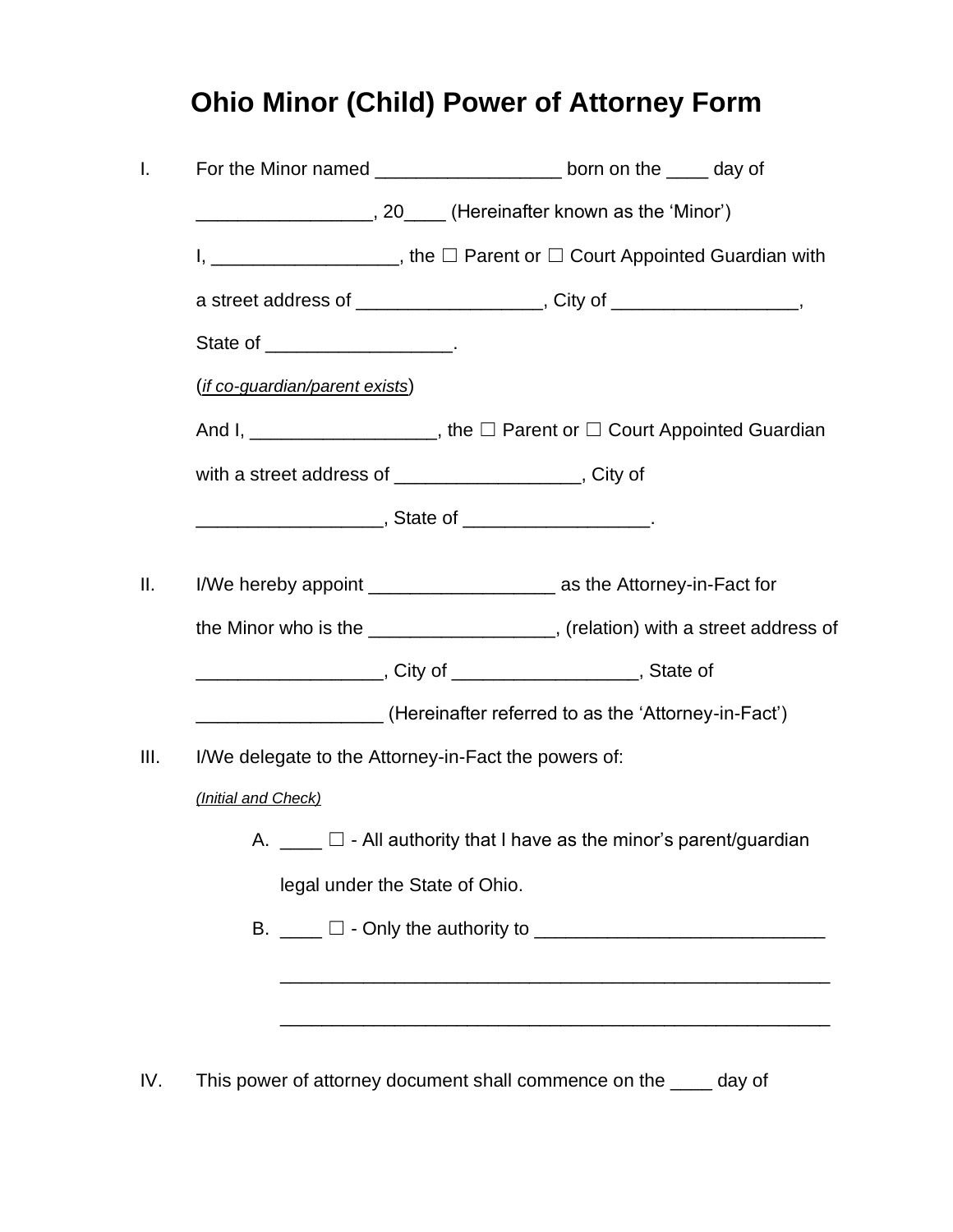|                                                                                                                                                                                                                                                | <u>______________</u> , 20____ and end on:                                                                                                                                                                                                                                                                                                                                                                                  |  |  |  |  |
|------------------------------------------------------------------------------------------------------------------------------------------------------------------------------------------------------------------------------------------------|-----------------------------------------------------------------------------------------------------------------------------------------------------------------------------------------------------------------------------------------------------------------------------------------------------------------------------------------------------------------------------------------------------------------------------|--|--|--|--|
|                                                                                                                                                                                                                                                | (Initial and Check)                                                                                                                                                                                                                                                                                                                                                                                                         |  |  |  |  |
|                                                                                                                                                                                                                                                | A. ____ □ - The ____ day of ______________, 20____.                                                                                                                                                                                                                                                                                                                                                                         |  |  |  |  |
|                                                                                                                                                                                                                                                | B. $\Box$ $\Box$ - In the event of my disability.                                                                                                                                                                                                                                                                                                                                                                           |  |  |  |  |
|                                                                                                                                                                                                                                                | C. $\Box$ $\Box$ - In the event of my death.                                                                                                                                                                                                                                                                                                                                                                                |  |  |  |  |
|                                                                                                                                                                                                                                                | This document can be terminated at anytime by completing a revocation or by<br>creating a new minor power of attorney form.                                                                                                                                                                                                                                                                                                 |  |  |  |  |
| V.                                                                                                                                                                                                                                             | This power of attorney shall be governed under the laws in the State of Ohio<br>and this terminates any prior written form.                                                                                                                                                                                                                                                                                                 |  |  |  |  |
|                                                                                                                                                                                                                                                | Parent/Court Appointed Guardian Signature Manuscription of the County of Parameters                                                                                                                                                                                                                                                                                                                                         |  |  |  |  |
|                                                                                                                                                                                                                                                | Print Name __________________________ Date _______________________                                                                                                                                                                                                                                                                                                                                                          |  |  |  |  |
|                                                                                                                                                                                                                                                |                                                                                                                                                                                                                                                                                                                                                                                                                             |  |  |  |  |
|                                                                                                                                                                                                                                                | Print Name ____________________________ Date ___________________________________                                                                                                                                                                                                                                                                                                                                            |  |  |  |  |
|                                                                                                                                                                                                                                                | <b>Acceptance by Attorney-in-Fact</b>                                                                                                                                                                                                                                                                                                                                                                                       |  |  |  |  |
| The undersigned Attorney-in-Fact acknowledges and executes this Power of Attorney,<br>and by such execution does hereby affirm that I: (A) accept the appointment; (B)<br>understand the duties under the Power of Attorney and under the law. |                                                                                                                                                                                                                                                                                                                                                                                                                             |  |  |  |  |
|                                                                                                                                                                                                                                                | Attorney-in-Fact's Signature ___________________________                                                                                                                                                                                                                                                                                                                                                                    |  |  |  |  |
|                                                                                                                                                                                                                                                | Print Name ____________________________ Date ___________________________________                                                                                                                                                                                                                                                                                                                                            |  |  |  |  |
|                                                                                                                                                                                                                                                | <b>Affirmation by Witness 1</b>                                                                                                                                                                                                                                                                                                                                                                                             |  |  |  |  |
|                                                                                                                                                                                                                                                | I, _____________________________, witnessed the execution of this Power of Attorney by<br>the Parent/Court Appointed Guardian(s), and I affirm that the Parent/Court Appointed<br>Guardian(s) appeared to me to be of sound mind, was not under duress, and the<br>Parent/Court Appointed Guardian(s) affirmed to me that he/she was aware of the nature<br>of this Power of Attorney and signed it freely and voluntarily. |  |  |  |  |
|                                                                                                                                                                                                                                                |                                                                                                                                                                                                                                                                                                                                                                                                                             |  |  |  |  |
|                                                                                                                                                                                                                                                | Print Name ____________________________ Date _______________________                                                                                                                                                                                                                                                                                                                                                        |  |  |  |  |